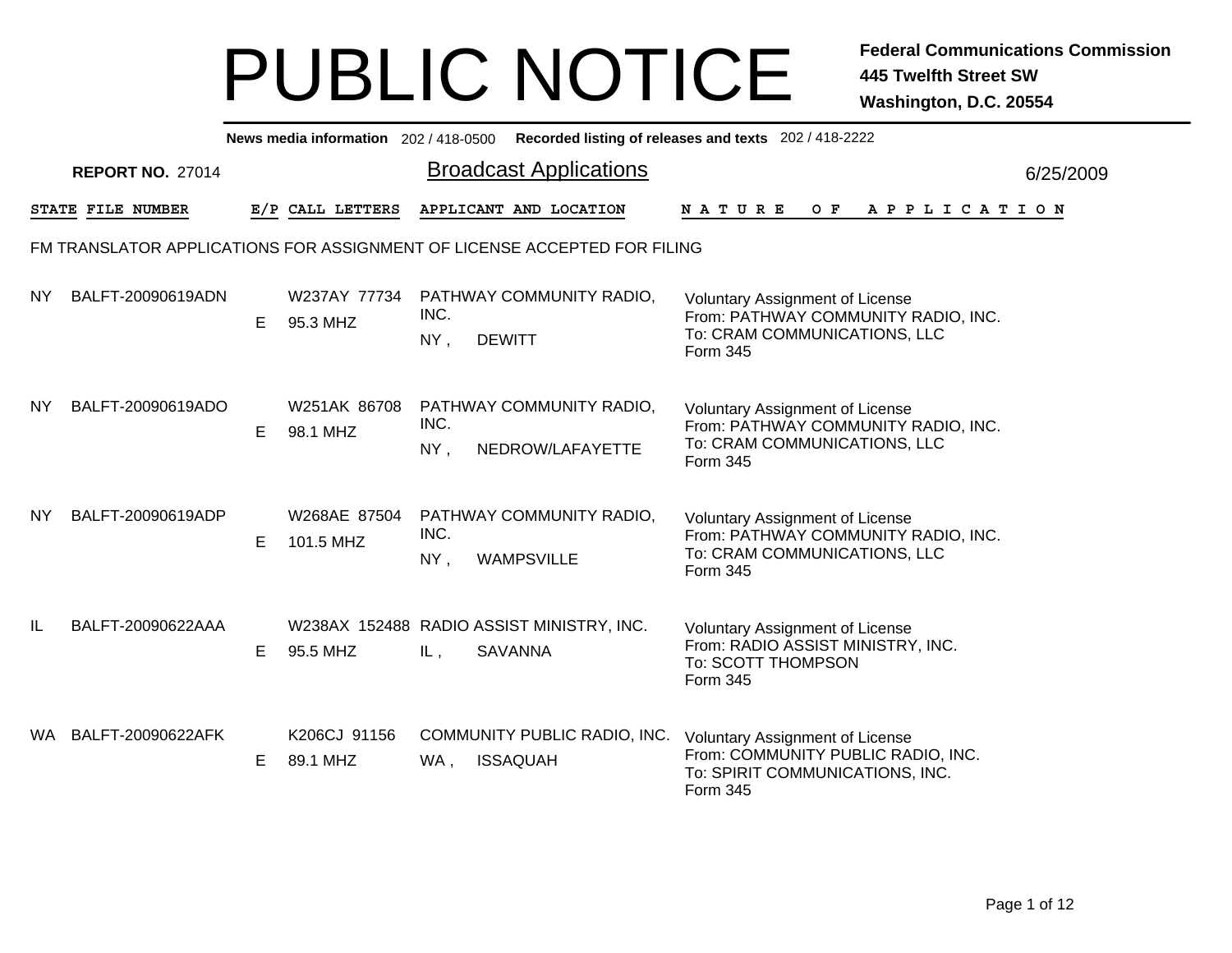|     |                                                              |    |                              |      | News media information 202/418-0500 Recorded listing of releases and texts 202/418-2222 |                                                                                                                             |
|-----|--------------------------------------------------------------|----|------------------------------|------|-----------------------------------------------------------------------------------------|-----------------------------------------------------------------------------------------------------------------------------|
|     | <b>REPORT NO. 27014</b>                                      |    |                              |      | <b>Broadcast Applications</b>                                                           | 6/25/2009                                                                                                                   |
|     | STATE FILE NUMBER                                            |    | E/P CALL LETTERS             |      | APPLICANT AND LOCATION                                                                  | N A T U R E<br>O F<br>A P P L I C A T I O N                                                                                 |
|     |                                                              |    |                              |      | FM TRANSLATOR APPLICATIONS FOR ASSIGNMENT OF LICENSE ACCEPTED FOR FILING                |                                                                                                                             |
|     | WA BALFT-20090622AFL                                         | E. | 106.5 MHZ                    | WA , | K293AY 155196 COMMUNITY PUBLIC RADIO, INC.<br><b>ENUMCLAW</b>                           | <b>Voluntary Assignment of License</b><br>From: COMMUNITY PUBLIC RADIO, INC.<br>To: SPIRIT COMMUNICATIONS, INC.<br>Form 345 |
| OK. | BALFT-20090622AFM                                            | E. | 90.5 MHZ                     | OK,  | K213EM 106683 COMMUNITY PUBLIC RADIO, INC.<br><b>EDMOND</b>                             | <b>Voluntary Assignment of License</b><br>From: COMMUNITY PUBLIC RADIO, INC.<br>To: SPIRIT COMMUNICATIONS, INC.<br>Form 345 |
| NY. | BALFT-20090622AFP                                            | E. | 88.5 MHZ                     | NY,  | W203AW 90461 FAMILY LIFE MINISTRIES, INC.<br><b>FREDONIA</b>                            | <b>Voluntary Assignment of License</b><br>From: FAMILY LIFE MINISTRIES, INC.<br>To: SPIRIT COMMUNICATIONS, INC.<br>Form 345 |
|     | DIGITAL TV APPLICATIONS FOR CP EXTENSION ACCEPTED FOR FILING |    |                              |      |                                                                                         |                                                                                                                             |
| ND. | BEPCDT-20090622ADX                                           | P  | <b>KCPM 86208</b><br>CHAN-27 | ND,  | G.I.G. OF NORTH DAKOTA, LLC<br><b>GRAND FORKS</b>                                       | Extension of time to complete digital construction permit:                                                                  |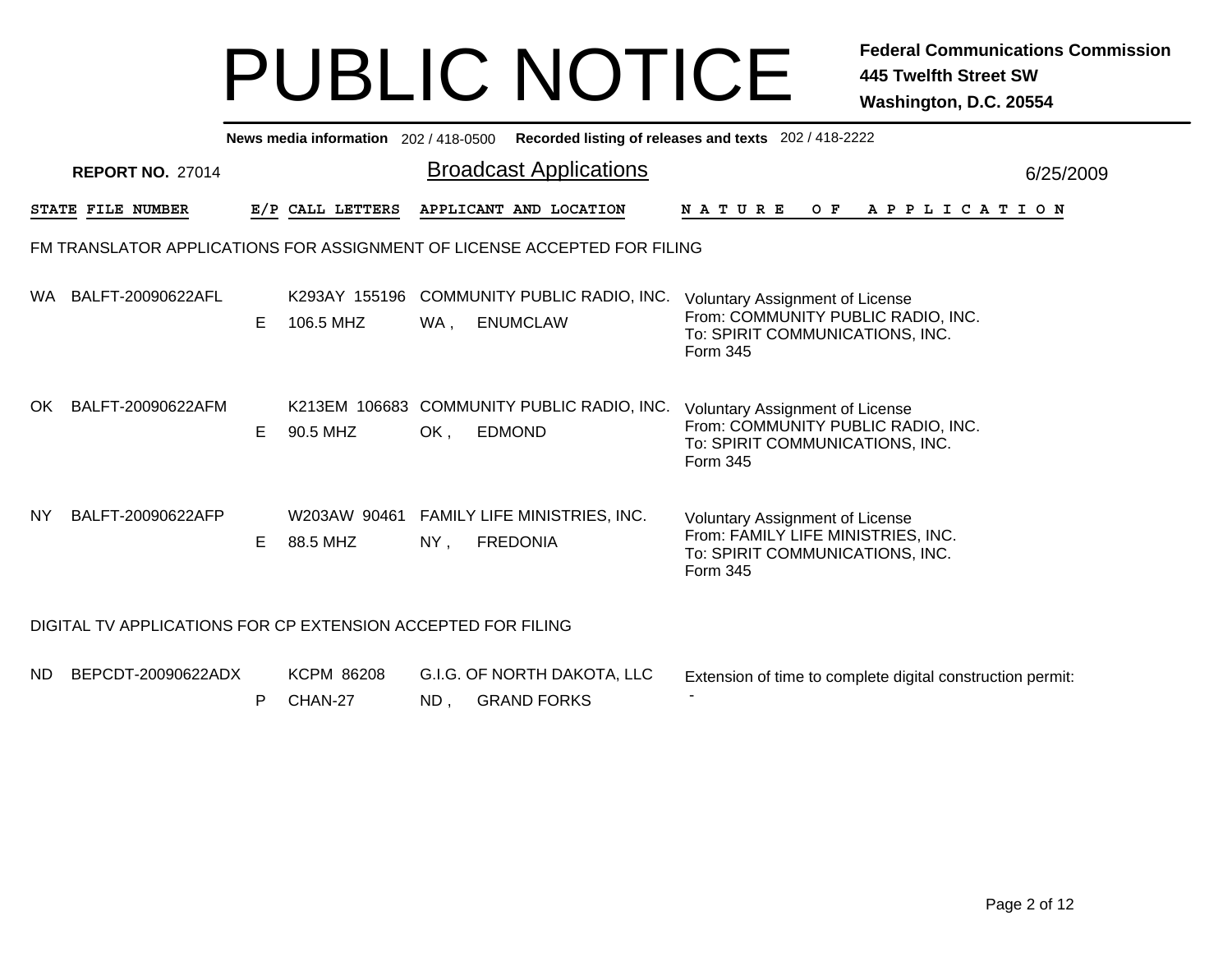|     |                   |                         |    |                              |     |               | News media information 202/418-0500 Recorded listing of releases and texts 202/418-2222  |  |  |  |                                   |  |  |                       |  |           |
|-----|-------------------|-------------------------|----|------------------------------|-----|---------------|------------------------------------------------------------------------------------------|--|--|--|-----------------------------------|--|--|-----------------------|--|-----------|
|     |                   | <b>REPORT NO. 27014</b> |    |                              |     |               | <b>Broadcast Applications</b>                                                            |  |  |  |                                   |  |  |                       |  | 6/25/2009 |
|     | STATE FILE NUMBER |                         |    | E/P CALL LETTERS             |     |               | APPLICANT AND LOCATION                                                                   |  |  |  |                                   |  |  | NATURE OF APPLICATION |  |           |
|     |                   |                         |    |                              |     |               | DIGITAL CLASS A TV APPLICATIONS FOR DIGITAL FLASH CUT ACCEPTED FOR FILING                |  |  |  |                                   |  |  |                       |  |           |
| ID  |                   | BDFCDTA-20090622ADA     | E. | CHAN-18                      | ID, | <b>HAILEY</b> | KSVX-LP 28212 SUN VALLEY TELEVISION, LLC.                                                |  |  |  | Minor change of callsign KSVX-LP. |  |  |                       |  |           |
|     |                   |                         |    |                              |     |               | DIGITAL TRANSLATOR OR DIGITAL LPTV APPLICATIONS FOR DISPLACEMENT ACCEPTED FOR FILING     |  |  |  |                                   |  |  |                       |  |           |
| WV. |                   | BDISDTT-20090622ABM     | E  | W34DW-D<br>167355<br>CHAN-30 |     |               | <b>WEST VIRGINIA EDUCATIONAL</b><br><b>BROADCASTING AUTHORITY</b><br>WV, HAMPSHIRE, ETC. |  |  |  | Minor change of callsign W34DW-D. |  |  |                       |  |           |
| FL. |                   | BDISDTL-20090622ACR     | Е  | W16CC 4331<br>CHAN-17        | FL, |               | MAKO COMMUNICATIONS, LLC<br><b>WEST GATE</b>                                             |  |  |  | Minor change of callsign W16CC.   |  |  |                       |  |           |
| TX  |                   | BDISDTL-20090622ADP     | Е  | KJJM-LP 26957<br>CHAN-49     | TX, |               | MAKO COMMUNICATIONS, LLC<br><b>DALLAS &amp; MESQUITE</b>                                 |  |  |  | Minor change of callsign KJJM-LP. |  |  |                       |  |           |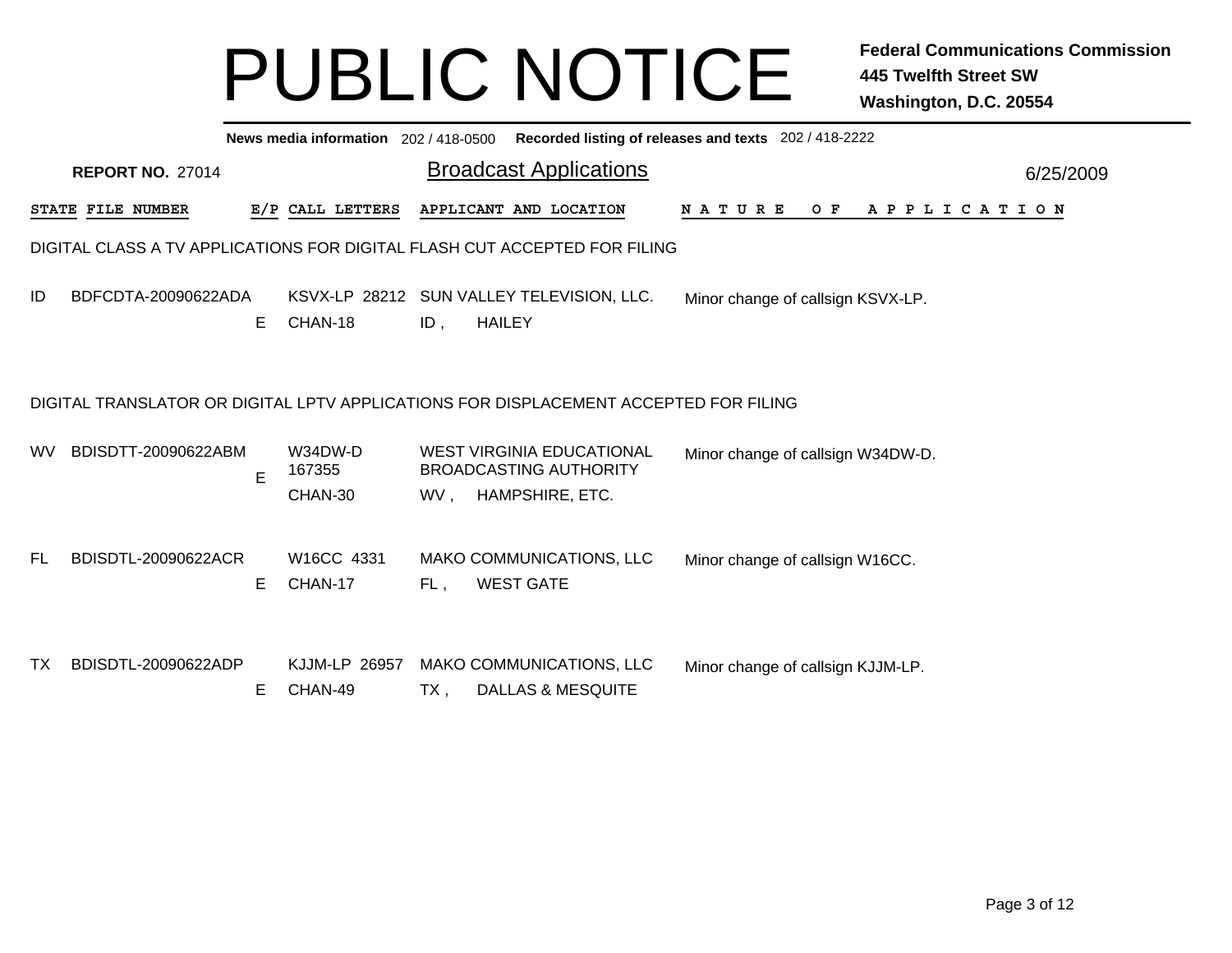|     |                         |   |                                           |                         |                                                                                          | News media information 202 / 418-0500 Recorded listing of releases and texts 202 / 418-2222 |           |
|-----|-------------------------|---|-------------------------------------------|-------------------------|------------------------------------------------------------------------------------------|---------------------------------------------------------------------------------------------|-----------|
|     | <b>REPORT NO. 27014</b> |   |                                           |                         | <b>Broadcast Applications</b>                                                            |                                                                                             | 6/25/2009 |
|     | STATE FILE NUMBER       |   | E/P CALL LETTERS                          |                         | APPLICANT AND LOCATION                                                                   | N A T U R E<br>O F<br>A P P L I C A T I O N                                                 |           |
|     |                         |   |                                           |                         | TV TRANSLATOR OR LPTV STATION APPLICATIONS FOR DISPLACEMENT ACCEPTED FOR FILING          |                                                                                             |           |
| OH. | BDISTTL-20090622AEZ     | E | WOTH-LP 19432 ELLIOTT B. BLOCK<br>CHAN-19 | OH,                     | <b>CINCINNATI</b>                                                                        | Minor change of callsign WOTH-LP.                                                           |           |
| AR. | BDISTTL-20090622AFA     | Е | K45EI 70105<br>CHAN-48                    | INC.<br>$AR$ ,          | VICTORY COMMUNICATIONS,<br><b>BENTONVILLE &amp; ROGERS</b>                               | Minor change of callsign K45EI.                                                             |           |
|     |                         |   |                                           |                         | DIGITAL TRANSLATOR OR DIGITAL LPTV APPLICATIONS FOR LICENSE TO COVER ACCEPTED FOR FILING |                                                                                             |           |
| CA  | BLDTT-20090622AAI       | Е | CHAN-15                                   | BOOSTER, INC.<br>$CA$ , | K15HJ-D 168510 INDIAN WELLS VALLEY TV<br>RIDGECREST, ETC.                                | License to cover construction permit no: BDCCDTT-20061016AAK,<br>callsign K15HJ-D.          |           |
| CA  | BLDTT-20090622AAJ       | E | CHAN-17                                   | BOOSTER, INC.<br>$CA$ . | K17HY-D 168511 INDIAN WELLS VALLEY TV<br>RIDGECREST, ETC.                                | License to cover construction permit no: BDCCDTT-20061016AAL,<br>callsign K17HY-D.          |           |
| CA  | BLDTT-20090622AAK       | Е | CHAN-21                                   | BOOSTER, INC.<br>$CA$ , | K21IN-D 168512 INDIAN WELLS VALLEY TV<br>RIDGECREST, ETC.                                | License to cover construction permit no: BDCCDTT-20061016AAM,<br>callsign K21IN-D.          |           |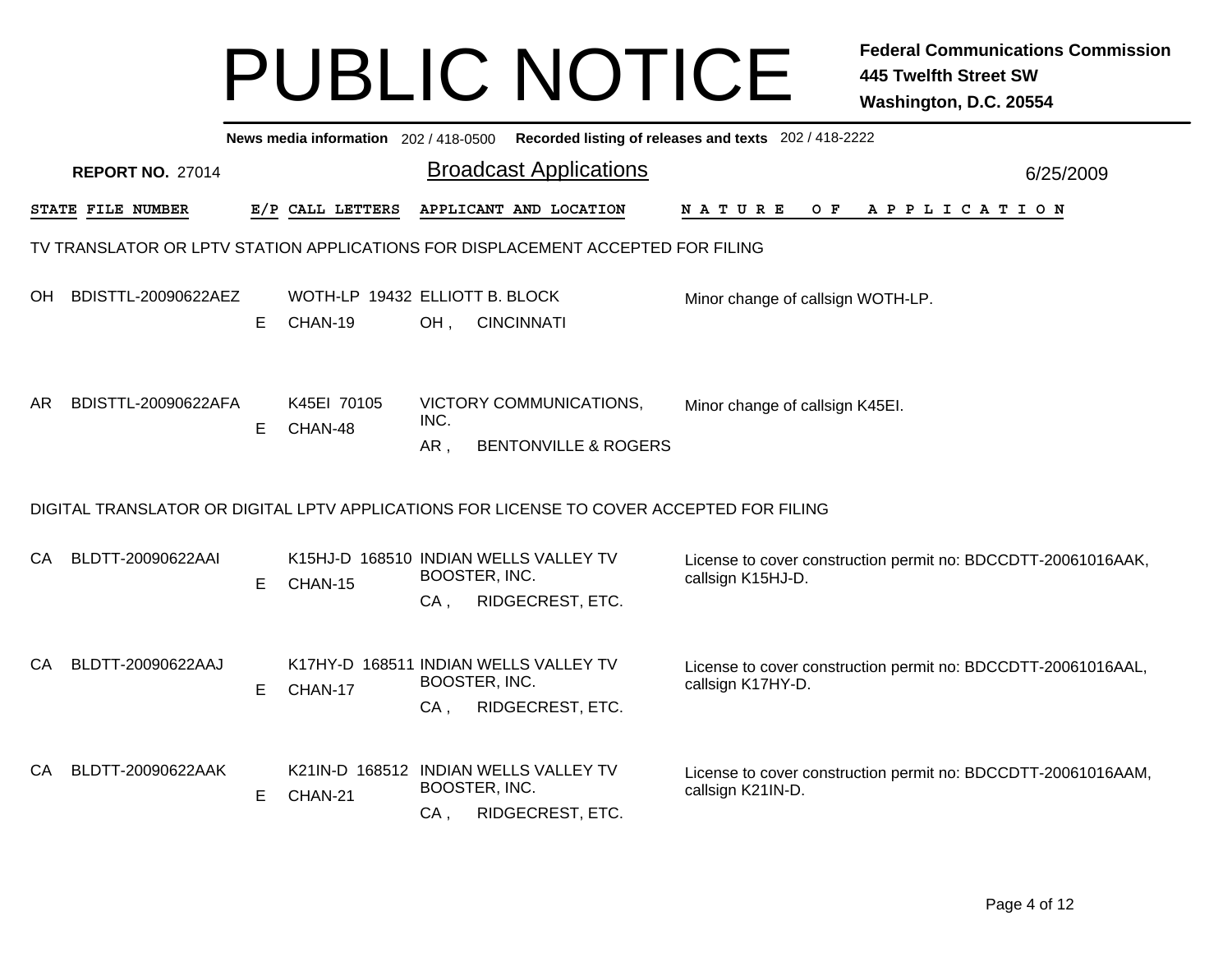|    |                         |    | News media information 202/418-0500          |        |                                                                                          | Recorded listing of releases and texts 202 / 418-2222                              |           |
|----|-------------------------|----|----------------------------------------------|--------|------------------------------------------------------------------------------------------|------------------------------------------------------------------------------------|-----------|
|    | <b>REPORT NO. 27014</b> |    |                                              |        | <b>Broadcast Applications</b>                                                            |                                                                                    | 6/25/2009 |
|    | STATE FILE NUMBER       |    | E/P CALL LETTERS                             |        | APPLICANT AND LOCATION                                                                   | <b>NATURE</b><br>O F<br>A P P L I C A T I O N                                      |           |
|    |                         |    |                                              |        | DIGITAL TRANSLATOR OR DIGITAL LPTV APPLICATIONS FOR LICENSE TO COVER ACCEPTED FOR FILING |                                                                                    |           |
| CA | BLDTT-20090622AAL       | Е  | CHAN-23                                      | $CA$ , | K23IS-D 168513 INDIAN WELLS VALLEY TV<br>BOOSTER, INC.<br>RIDGECREST, ETC.               | License to cover construction permit no: BDCCDTT-20061016AAN,<br>callsign K23IS-D. |           |
| UT | BLDTT-20090622AEW       | E. | K51JV-D 167094 UNIVERSITY OF UTAH<br>CHAN-51 | UT,    | <b>BEAVER</b>                                                                            | License to cover construction permit no: BDCCDTT-20061011ABH,<br>callsign K51JV-D. |           |
|    |                         |    |                                              |        | DIGITAL TV APPLICATIONS FOR LICENSE TO COVER ACCEPTED FOR FILING                         |                                                                                    |           |
| CA | BLCDT-20090622AAM       | E. | CHAN-13                                      | $CA$ , | KCOP-DT 33742 FOX TELEVISION STATIONS, INC.<br><b>LOS ANGELES</b>                        | License to cover construction permit no: BPCDT-20080717AFP,<br>callsign KCOP-TV.   |           |
| CA | BLCDT-20090622AAN       | E. | KTTV-DT 22208<br>CHAN-11                     | $CA$ , | FOX TELEVISION STATIONS, INC.<br><b>LOS ANGELES</b>                                      | License to cover construction permit no: BPCDT-20080319ACL,<br>callsign KTTV.      |           |
| AR | BLCDT-20090622AAO       | E. | KAIT-DT 13988<br>CHAN-8                      | AR,    | KAIT LICENSE SUBSIDIARY, LLC<br><b>JONESBORO</b>                                         | License to cover construction permit no: BPCDT-20080520ACG,<br>callsign KAIT.      |           |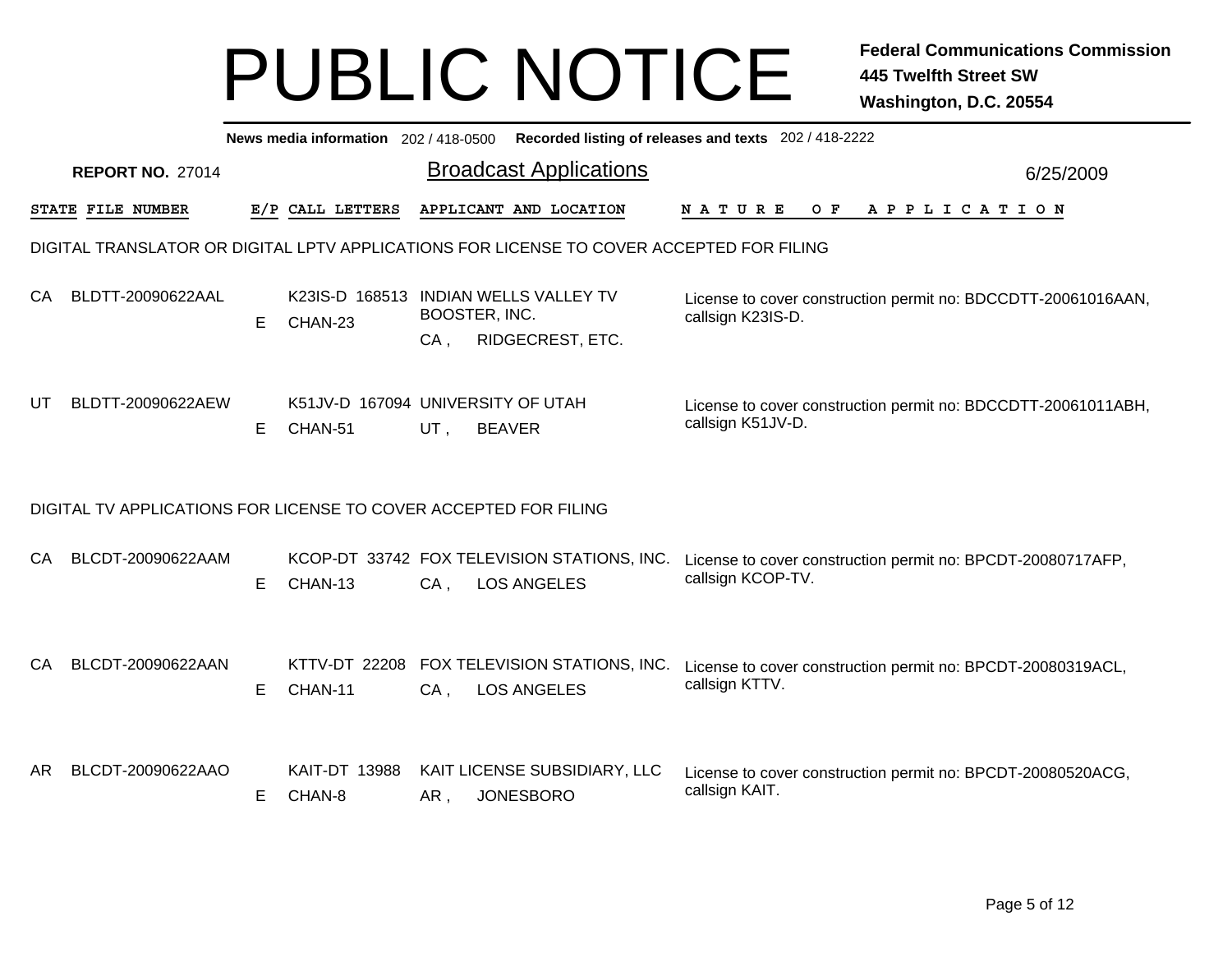|     |                         |    |                                | News media information 202 / 418-0500 Recorded listing of releases and texts 202 / 418-2222                                                             |           |
|-----|-------------------------|----|--------------------------------|---------------------------------------------------------------------------------------------------------------------------------------------------------|-----------|
|     | <b>REPORT NO. 27014</b> |    |                                | <b>Broadcast Applications</b>                                                                                                                           | 6/25/2009 |
|     | STATE FILE NUMBER       |    | E/P CALL LETTERS               | APPLICANT AND LOCATION<br>APPLICATION<br><b>NATURE</b><br>O F                                                                                           |           |
|     |                         |    |                                | DIGITAL TV APPLICATIONS FOR LICENSE TO COVER ACCEPTED FOR FILING                                                                                        |           |
| TX. | BLCDT-20090622AAP       | Е  | CHAN-11                        | KCBD-DT 27507 KCBD LICENSE SUBSIDIARY, LLC<br>License to cover construction permit no: BPCDT-20080520ACF,<br>callsign KCBD.<br>$TX$ ,<br><b>LUBBOCK</b> |           |
| LA  | BLCDT-20090622AAQ       | E  | KPLC-DT 13994<br>CHAN-7        | KPLC LICENSE SUBSIDIARY, LLC<br>License to cover construction permit no: BMPCDT-20080620AAY,<br>callsign KPLC.<br><b>LAKE CHARLES</b><br>$LA$ ,         |           |
| MO. | BLCDT-20090622AAR       | Е  | KFVS-DT 592<br>CHAN-12         | KFVS LICENSE SUBSIDIARY, LLC<br>License to cover construction permit no: BPCDT-20080403ACT,<br>callsign KFVS-TV.<br><b>CAPE GIRARDEAU</b><br>$MO$ ,     |           |
| тχ  | BLCDT-20090622AAS       | E. | <b>KTRE-DT 68541</b><br>CHAN-9 | <b>KLTV/KTRE LICENSE</b><br>License to cover construction permit no: BPCDT-20080516ABZ,<br>SUBSIDIARY, LLC<br>callsign KTRE.<br><b>LUFKIN</b><br>$TX$ , |           |
| TX. | BLCDT-20090622AAT       | Е  | <b>KLTV-DT 68540</b><br>CHAN-7 | <b>KLTV/KTRE LICENSE</b><br>License to cover construction permit no: BMPCDT-20080619AAU,<br>SUBSIDIARY, LLC<br>callsign KLTV.<br><b>TYLER</b><br>TX,    |           |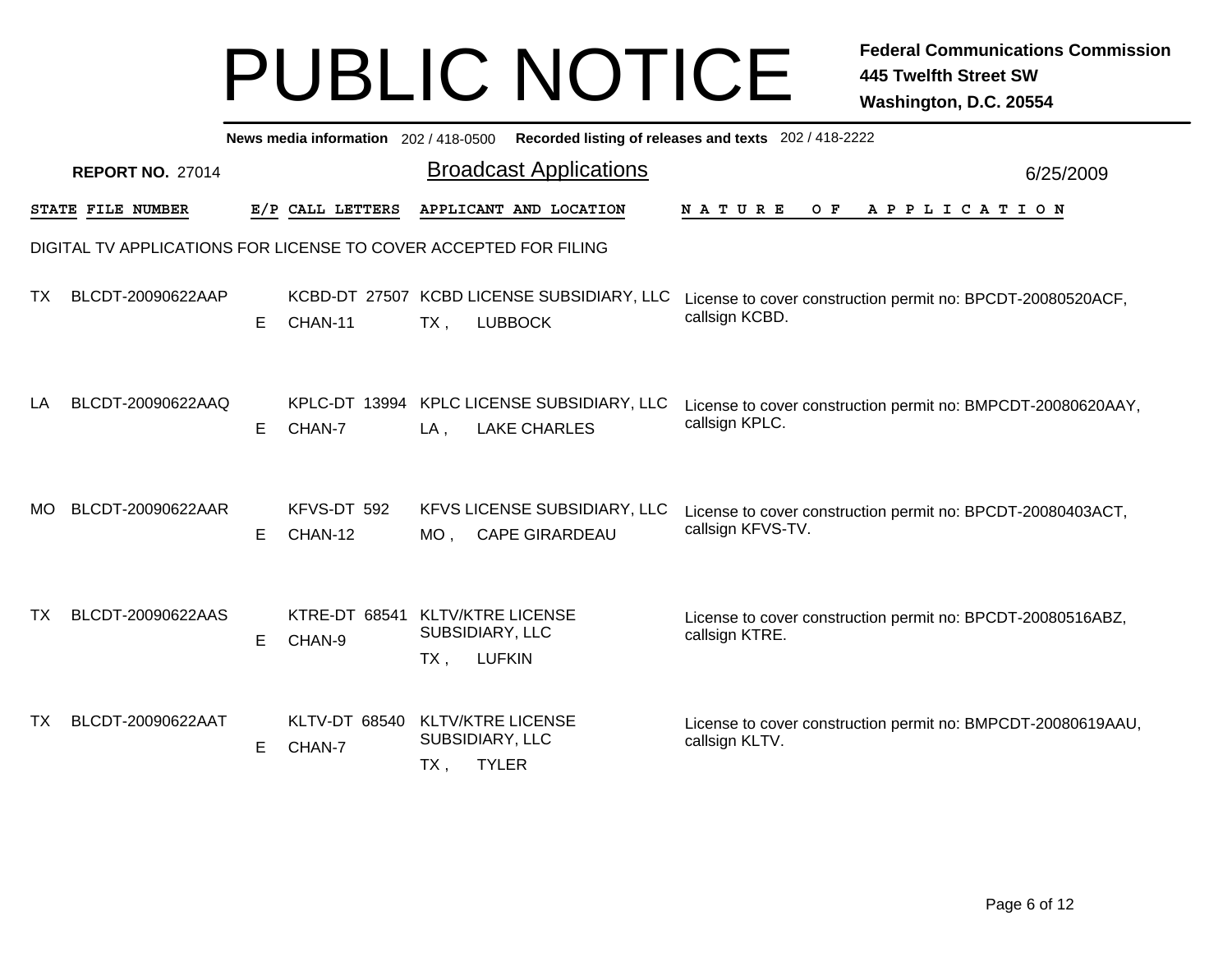|           |                         |   |                                    | News media information 202 / 418-0500 Recorded listing of releases and texts 202 / 418-2222                                                                                  |           |
|-----------|-------------------------|---|------------------------------------|------------------------------------------------------------------------------------------------------------------------------------------------------------------------------|-----------|
|           | <b>REPORT NO. 27014</b> |   |                                    | <b>Broadcast Applications</b>                                                                                                                                                | 6/25/2009 |
|           | STATE FILE NUMBER       |   | E/P CALL LETTERS                   | APPLICANT AND LOCATION<br><b>NATURE</b><br>O F<br>A P P L I C A T I O N                                                                                                      |           |
|           |                         |   |                                    | DIGITAL TV APPLICATIONS FOR LICENSE TO COVER ACCEPTED FOR FILING                                                                                                             |           |
| LA        | BLCDT-20090622AAU       | Е | WAFB-DT 589<br>CHAN-9              | WAFB LICENSE SUBSIDIARY, LLC<br>License to cover construction permit no: BMPCDT-20080619AJK,<br>callsign WAFB.<br><b>BATON ROUGE</b><br>$LA$ ,                               |           |
| GA        | BLCDT-20090622AAW       | Е | CHAN-10                            | WALB-DT 70713 WALB LICENSE SUBSIDIARY, LLC<br>License to cover construction permit no: BMPCDT-20080620ALA,<br>callsign WALB.<br><b>ALBANY</b><br>GA,                         |           |
| ТX        | BLCDT-20090622ABA       | Е | KXAM-DT 35909 KXAN, INC<br>CHAN-27 | License to cover construction permit no: BPCDT-19991018AAV,<br>callsign KXAM-TV.<br>$TX$ .<br><b>LLANO</b>                                                                   |           |
| <b>PA</b> | BLEDT-20090622ACS       | E | CHAN-35                            | WYBE-DT 28480 INDEPENDENCE PUBLIC MEDIA<br>License to cover construction permit no: BMPEDT-20080619AFF,<br>OF PHILADELPHIA, INC.<br>callsign WYBE.<br>PHILADELPHIA<br>$PA$ . |           |
| <b>SC</b> | BLEDT-20090622ADI       | Е | CHAN-32                            | WRLK-DT 61013 SOUTH CAROLINA<br>License to cover construction permit no: BPEDT-20080620ACO,<br>EDUCATIONAL TV COMMISSION<br>callsign WRLK-TV.<br><b>COLUMBIA</b><br>SC,      |           |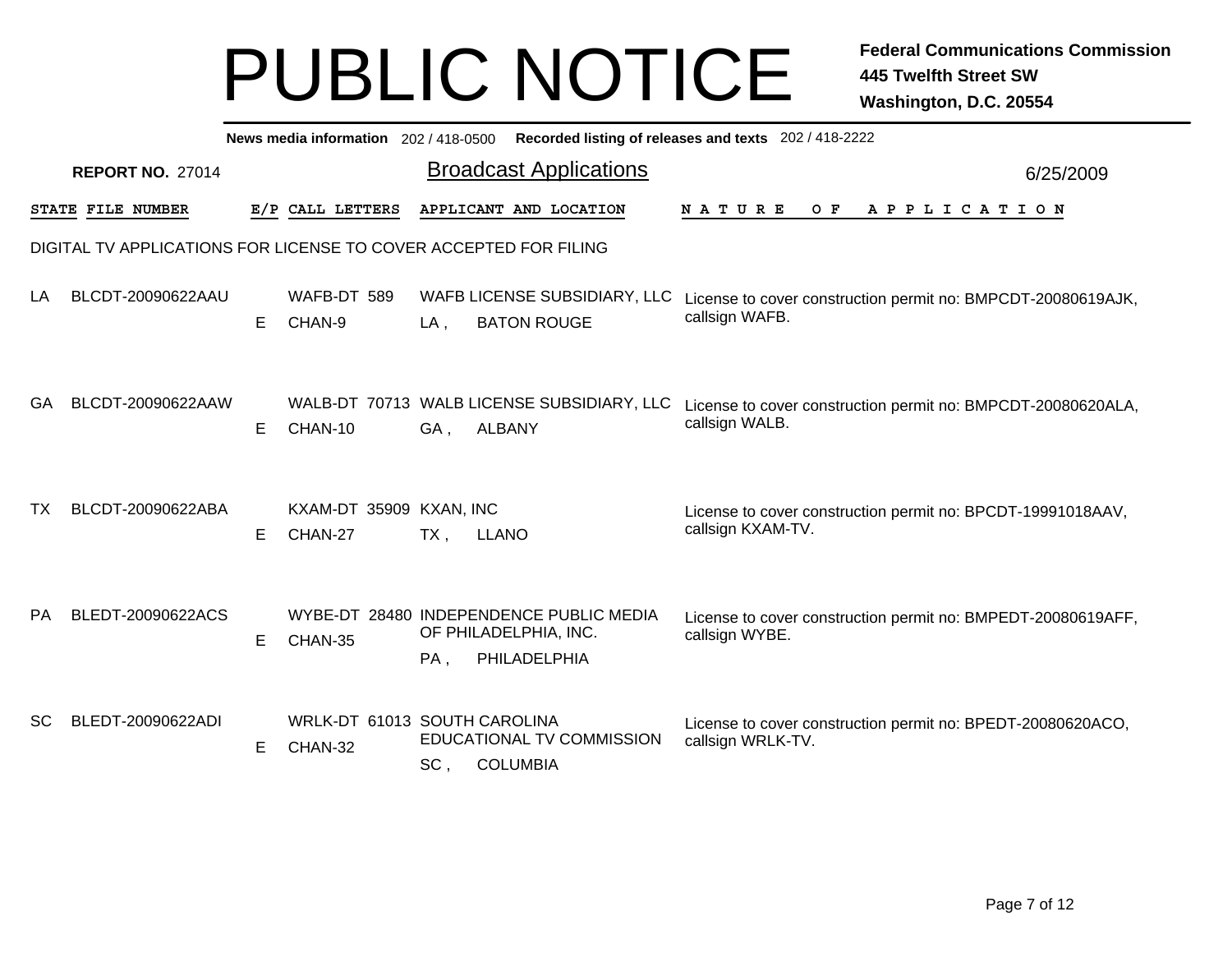|               |                         |   | News media information 202 / 418-0500 | Recorded listing of releases and texts 202 / 418-2222                                                                                                                                     |           |
|---------------|-------------------------|---|---------------------------------------|-------------------------------------------------------------------------------------------------------------------------------------------------------------------------------------------|-----------|
|               | <b>REPORT NO. 27014</b> |   |                                       | <b>Broadcast Applications</b>                                                                                                                                                             | 6/25/2009 |
|               | STATE FILE NUMBER       |   | E/P CALL LETTERS                      | APPLICANT AND LOCATION<br>NATURE<br>A P P L I C A T I O N<br>O F                                                                                                                          |           |
|               |                         |   |                                       | DIGITAL TV APPLICATIONS FOR LICENSE TO COVER ACCEPTED FOR FILING                                                                                                                          |           |
| <sub>SC</sub> | BLEDT-20090622ADJ       | Е | CHAN-43                               | WRET-DT 61011 SOUTH CAROLINA<br>License to cover construction permit no: BPEDT-20080620ACI,<br>EDUCATIONAL TELEVISION<br>callsign WRET-TV.<br><b>COMMISSION</b>                           |           |
|               |                         |   |                                       | $SC$ .<br>SPARTANBURG                                                                                                                                                                     |           |
| <sub>SC</sub> | BLEDT-20090622ADK       | Е | CHAN-9                                | WNTV-DT 61010 SOUTH CAROLINA<br>License to cover construction permit no: BPEDT-20080620ACK,<br>EDUCATIONAL TV COMMISSION<br>callsign WNTV.<br>SC,<br><b>GREENVILLE</b>                    |           |
| <b>SC</b>     | BLEDT-20090622ADL       | Е | CHAN-18                               | WNEH-DT 60931 SOUTH CAROLINA<br>License to cover construction permit no: BPEDT-20080620ACH,<br>EDUCATIONAL TELEVISION<br>callsign WNEH.<br><b>COMMISSION</b><br><b>GREENWOOD</b><br>SC,   |           |
|               |                         |   |                                       |                                                                                                                                                                                           |           |
| <b>SC</b>     | BLEDT-20090622ADM       | Е | CHAN-45                               | WJPM-DT 61008 SOUTH CAROLINA<br>License to cover construction permit no: BPEDT-20080620ACG,<br>EDUCATIONAL TELEVISION<br>callsign WJPM-TV.<br><b>COMMISSION</b>                           |           |
|               |                         |   |                                       | SC <sub>1</sub><br><b>FLORENCE</b>                                                                                                                                                        |           |
| <b>SC</b>     | BLEDT-20090622ADN       | E | WHMC-DT<br>61004<br>CHAN-9            | <b>SOUTH CAROLINA</b><br>License to cover construction permit no: BPEDT-20080620AKP,<br>EDUCATIONAL TELEVISION<br>callsign WHMC.<br><b>COMMISSION</b><br>SC <sub>1</sub><br><b>CONWAY</b> |           |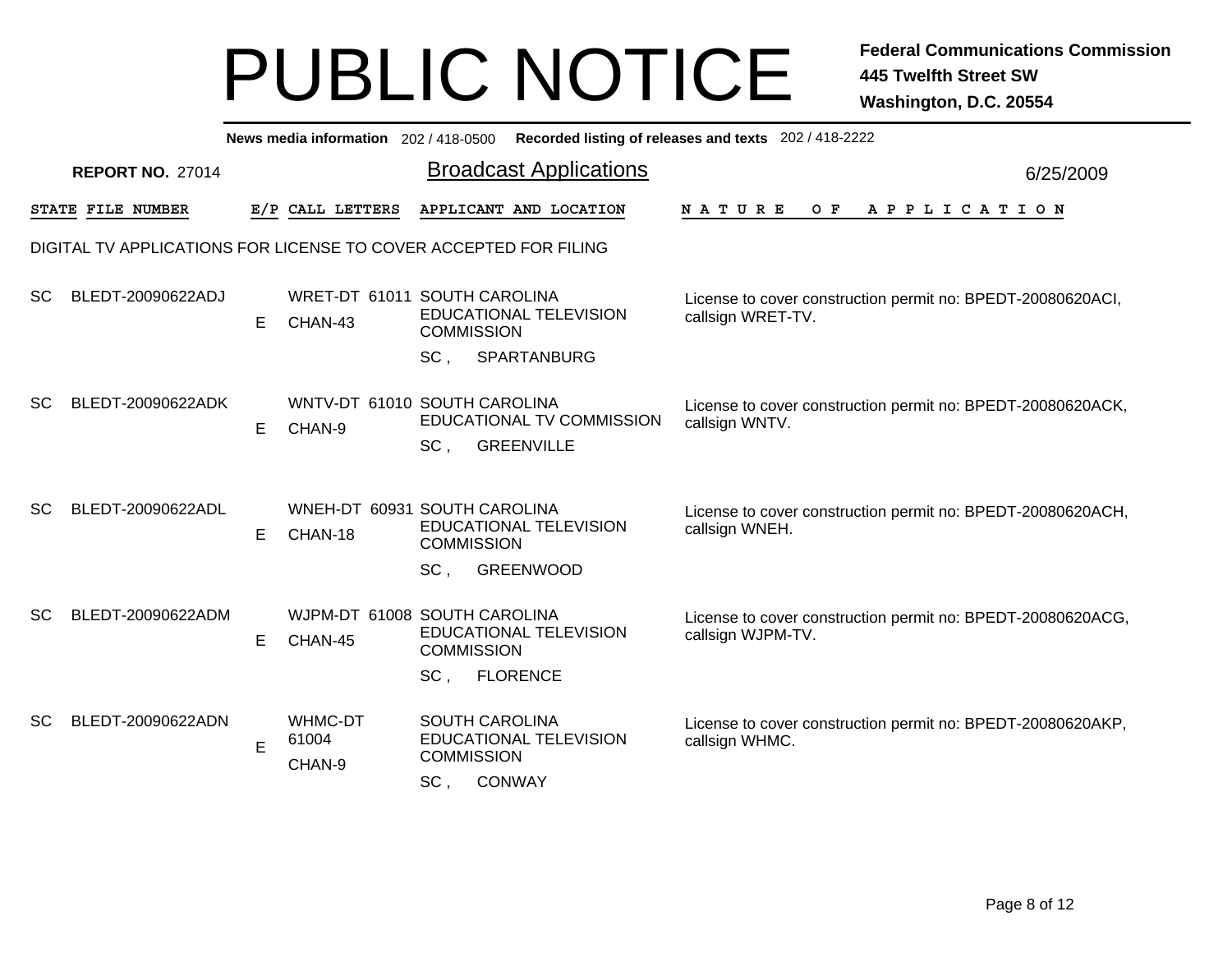|           |                                                                  |    |                               |                                |                                                                | News media information 202 / 418-0500 Recorded listing of releases and texts 202 / 418-2222 |           |
|-----------|------------------------------------------------------------------|----|-------------------------------|--------------------------------|----------------------------------------------------------------|---------------------------------------------------------------------------------------------|-----------|
|           | <b>REPORT NO. 27014</b>                                          |    |                               |                                | <b>Broadcast Applications</b>                                  |                                                                                             | 6/25/2009 |
|           | STATE FILE NUMBER                                                |    | E/P CALL LETTERS              |                                | APPLICANT AND LOCATION                                         | APPLICATION<br>N A T U R E<br>O F                                                           |           |
|           | DIGITAL TV APPLICATIONS FOR LICENSE TO COVER ACCEPTED FOR FILING |    |                               |                                |                                                                |                                                                                             |           |
| WY.       | BLEDT-20090622ADW                                                | Е  | CHAN-8                        | WY, CASPER                     | KPTW-DT 82575 CENTRAL WYOMING COLLEGE                          | License to cover construction permit no: BMPEDT-20081215ACM,<br>callsign KPTW.              |           |
| <b>TN</b> | BLEDT-20090622AEX                                                | E  | CHAN-8                        | INC.<br>$TN$ ,                 | WNPT-DT 41398 NASHVILLE PUBLIC TELEVISION,<br><b>NASHVILLE</b> | License to cover construction permit no: BPEDT-20080317AFM,<br>callsign WNPT.               |           |
|           | FM STATION APPLICATIONS FOR LICENSE TO COVER ACCEPTED FOR FILING |    |                               |                                |                                                                |                                                                                             |           |
| HI        | BLH-20090609AAD                                                  | Е  | KNAN 165992<br>106.7 MHZ      | $HI$ ,                         | BIG D CONSULTING, INC.<br>NANAKULI                             | License to cover.                                                                           |           |
| MI        | BLH-20090622AAD                                                  | E. | <b>WOUF 57414</b><br>92.3 MHZ | <b>ROY E. HENDERSON</b><br>MI, | <b>BEULAH</b>                                                  | License to cover.                                                                           |           |
| NE.       | BLH-20090622ACI                                                  | Е  | KBZR 34435<br>102.7 MHZ       | <b>VSS CATHOLIC</b><br>$NE$ ,  | COMMUNICATIONS, INC.<br><b>LINCOLN</b>                         | License to cover.                                                                           |           |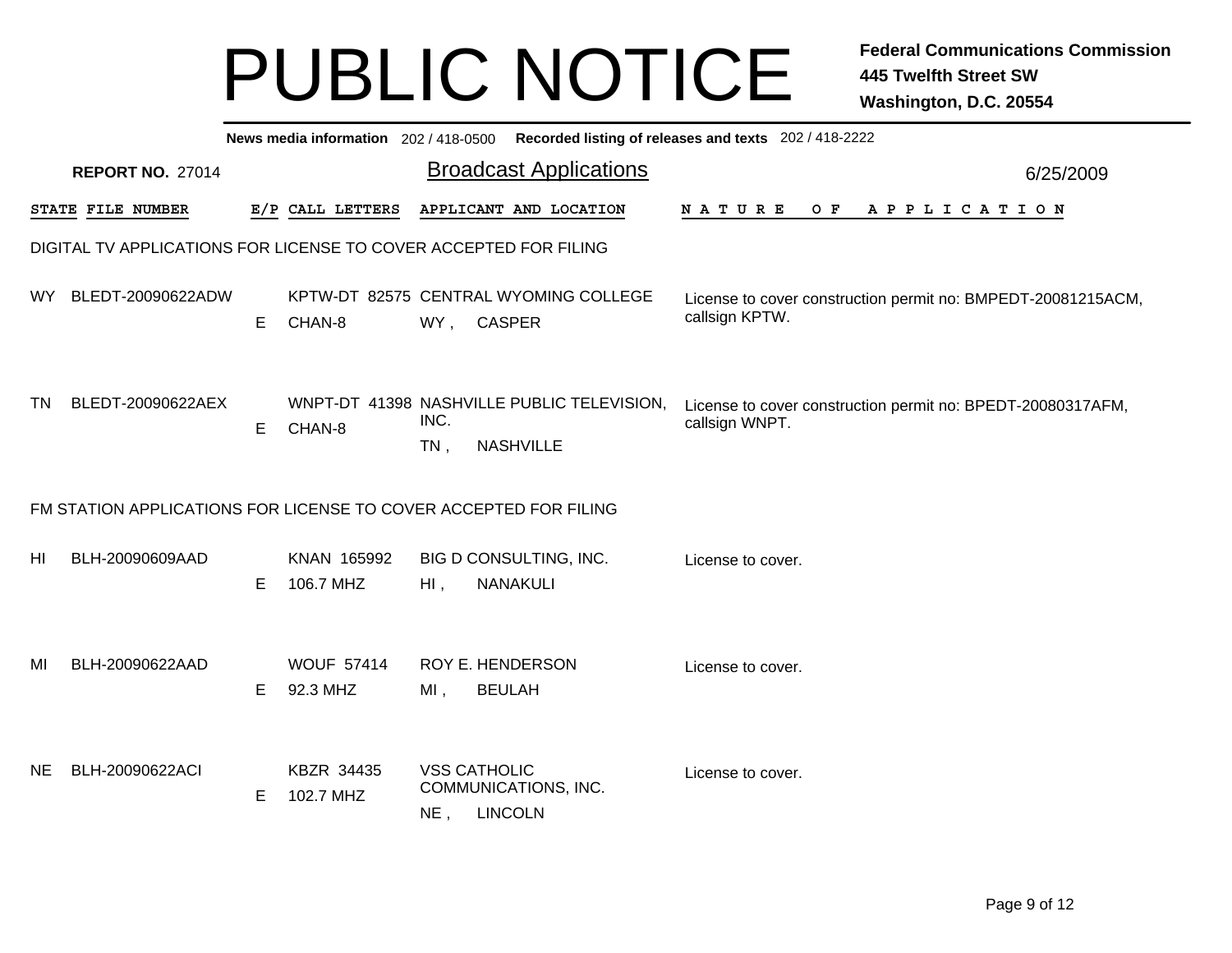|           |                                                                     |    |                                               |                    |               | News media information 202/418-0500 Recorded listing of releases and texts 202/418-2222 |                   |  |                |  |  |  |           |
|-----------|---------------------------------------------------------------------|----|-----------------------------------------------|--------------------|---------------|-----------------------------------------------------------------------------------------|-------------------|--|----------------|--|--|--|-----------|
|           | <b>REPORT NO. 27014</b>                                             |    |                                               |                    |               | <b>Broadcast Applications</b>                                                           |                   |  |                |  |  |  | 6/25/2009 |
|           | STATE FILE NUMBER                                                   |    | E/P CALL LETTERS                              |                    |               | APPLICANT AND LOCATION                                                                  | N A T U R E       |  | OF APPLICATION |  |  |  |           |
|           | FM TRANSLATOR APPLICATIONS FOR LICENSE TO COVER ACCEPTED FOR FILING |    |                                               |                    |               |                                                                                         |                   |  |                |  |  |  |           |
| NV.       | BLFT-20090622AEO                                                    | E. | K267BH 48349<br>101.3 MHZ                     | NV,                |               | ONDAS DE VIDA NETWORK, INC.<br>PAHRUMP                                                  | License to cover. |  |                |  |  |  |           |
| MA.       | BLFT-20090622AFE                                                    | E. | 95.9 MHZ                                      | MA,                |               | W243CD 146879 RADIO ASSIST MINISTRY, INC.<br><b>GLOUCESTER</b>                          | License to cover. |  |                |  |  |  |           |
| WI        | BLFT-20090622AFN                                                    | E. | 100.5 MHZ                                     | INC.<br>WI,        |               | W209BT 155147 EDGEWATER BROADCASTING,<br><b>MAUSTON</b>                                 | License to cover. |  |                |  |  |  |           |
| <b>SC</b> | BLFT-20090622AFQ                                                    | E. | 101.1 MHZ                                     | INC.<br>SC,        |               | W261AJ 149547 EDGEWATER BROADCASTING,<br><b>CHARLESTON</b>                              | License to cover. |  |                |  |  |  |           |
| FL.       | BLFT-20090622AGK                                                    | E. | W213BQ 156543 CALL COMMUNICATIONS<br>90.5 MHZ | GROUP, INC.<br>FL, | <b>NAPLES</b> |                                                                                         | License to cover. |  |                |  |  |  |           |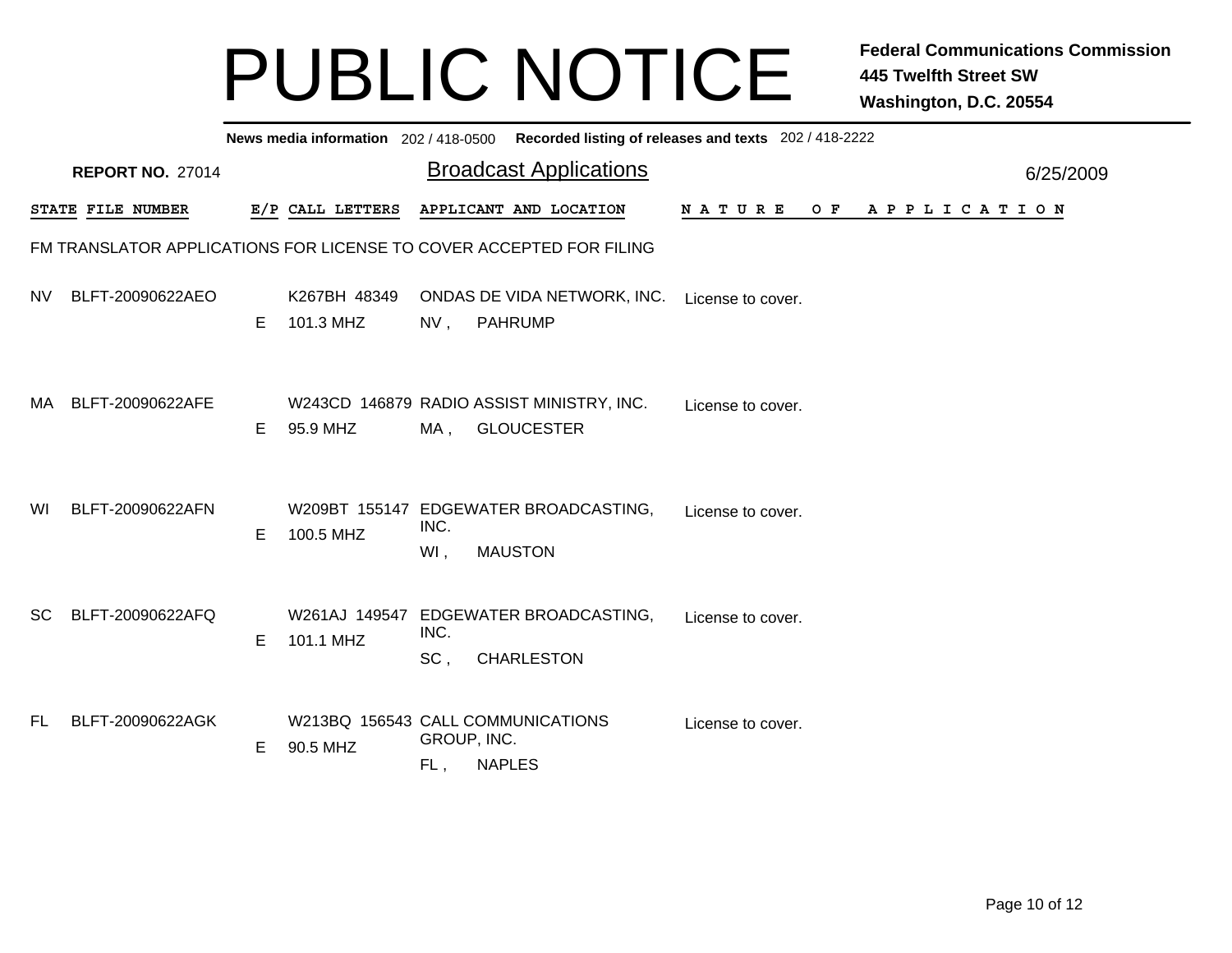|     |                         |    |                                        |             | News media information 202 / 418-0500 Recorded listing of releases and texts 202 / 418-2222 |                                                       |  |     |  |  |  |                                                               |
|-----|-------------------------|----|----------------------------------------|-------------|---------------------------------------------------------------------------------------------|-------------------------------------------------------|--|-----|--|--|--|---------------------------------------------------------------|
|     | <b>REPORT NO. 27014</b> |    |                                        |             | <b>Broadcast Applications</b>                                                               |                                                       |  |     |  |  |  | 6/25/2009                                                     |
|     | STATE FILE NUMBER       |    | E/P CALL LETTERS                       |             | APPLICANT AND LOCATION                                                                      | N A T U R E                                           |  | O F |  |  |  | A P P L I C A T I O N                                         |
|     |                         |    |                                        |             | TV TRANSLATOR OR LPTV STATION APPLICATIONS FOR LICENSE TO COVER ACCEPTED FOR FILING         |                                                       |  |     |  |  |  |                                                               |
| NY. | BLTVL-20090622AAX       | Е  | WMBO-LP 14319 METRO TV, INC.<br>CHAN-6 | $NY$ ,      | SYRACUSE, ETC.                                                                              | callsign WMBO-LP.                                     |  |     |  |  |  | License to cover construction permit no: BDISTVL-20060330AOD, |
|     |                         |    |                                        |             | DIGITAL TV APPLICATIONS FOR MINOR AMENDMENT TO A CONSTRUCTION PERMIT RECEIVED               |                                                       |  |     |  |  |  |                                                               |
| TX. | BMPCDT-20080618AAW      | Е  | KHOU-DT 34529 KHOU-TV, INC.<br>CHAN-11 | $TX$ ,      | <b>HOUSTON</b>                                                                              | Engineering Amendment filed 06/22/2009                |  |     |  |  |  |                                                               |
|     |                         |    |                                        |             | FM TRANSLATOR APPLICATIONS FOR MINOR CHANGE TO A LICENSED FACILITY ACCEPTED FOR FILING      |                                                       |  |     |  |  |  |                                                               |
| NV. | BPFT-20090622AEU        | E. | 101.5 MHZ                              | NV,         | K265EK 152502 ONDAS DE VIDA NETWORK, INC.<br><b>LAS VEGAS</b>                               | Minor change in licensed facilities, callsign K265EK. |  |     |  |  |  |                                                               |
| KY. | BPFT-20090622AFU        | Е  | 98.7 MHZ                               | INC.<br>KY, | W257CO 153039 EDGEWATER BROADCASTING,<br><b>MURRAY</b>                                      | Minor change in licensed facilities, callsign W257CO. |  |     |  |  |  |                                                               |